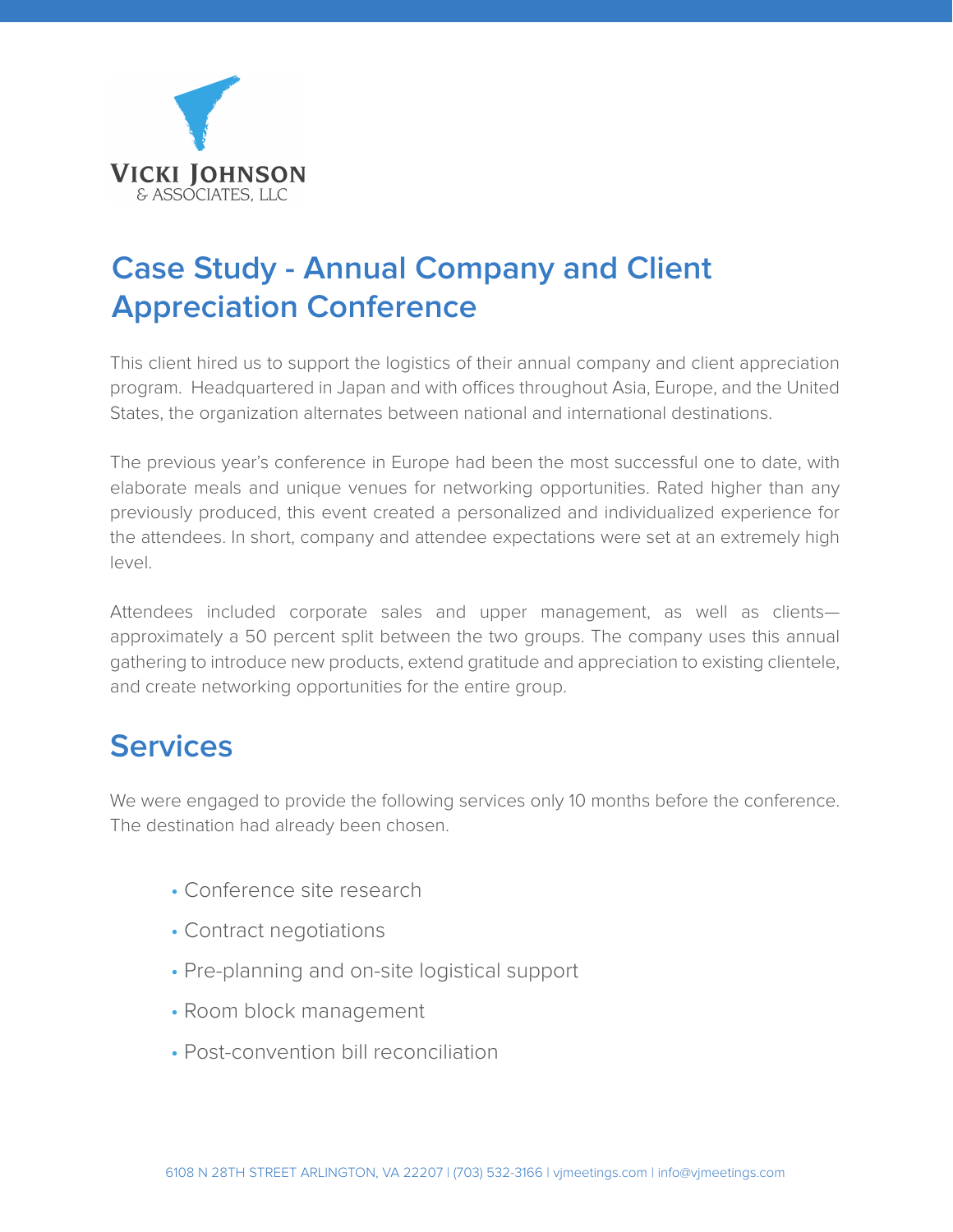### **Goals**

- 1. Provide a unique and highly personalized event for VIP clients and executive staff from around the world.
- 2. Exceed expectations set by the previous year's conference and special events, when they were truly "wowed" by every aspect of the guest experience.
- 3. Incorporate various Japanese customs and traditions, while still capturing the heart and spirit of Washington, D.C.
- 4. Assist with developing a budget after the destination was selected, a practice we don't recommend to any of our clients. We proposed a preliminary budget in the early stages of the planning process, with an understanding that specific areas could be well financed.
- 5. However, other line items we were in a situation where we were far short of what would be needed to accomplish the meeting goals.